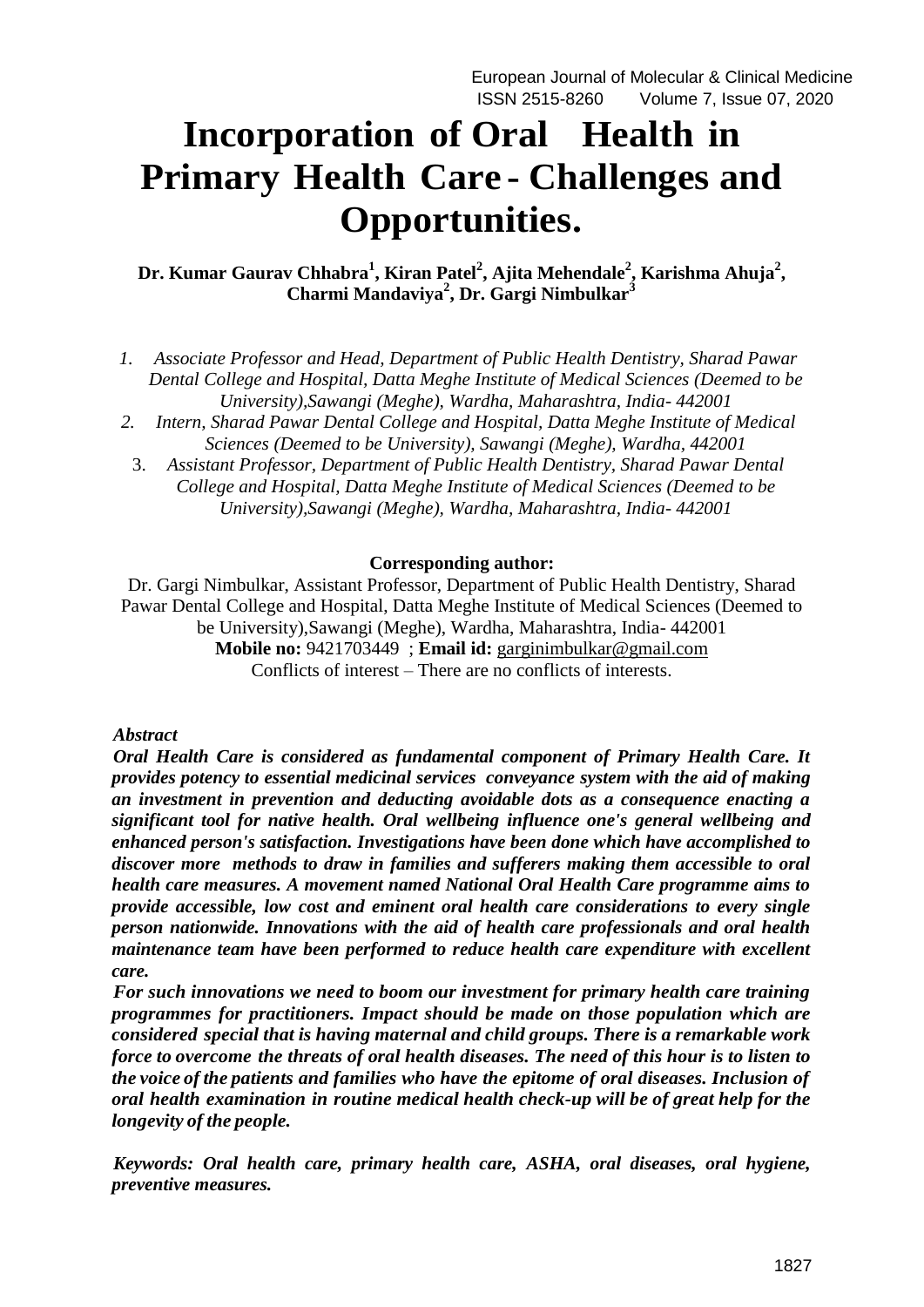## **INTRODUCTION:**

Primary health care (PHC) solely expresses that it is entire of society way to deal with overall health care and welfare focused on the need of a person, families and communities. It directs the important aspects of health and centers on the broad and interdependent outlook of physical, mental, social health and well-being. [1] This system is based on the Primary Health Centre (PHC) and these PHC's provide treatment liberated from cost.[2] So it's very important to look into all the aspects, oral health which is also very important for the diagnosis of any underlined diseases should be taken into consideration.

Oral health and medical examination both go hand in hand. Each PHC has 5-6 sub-centers staffed by healthcare workers which provide services like immunization, basic curative care, mental and child health services and preventive services. When it comes to Health coverage, for 28 villages there is one PHC for them, in terms of rural population there is one PHC for 597 people approximately residing in rural area of state.

Following are the components of PHC:

– Instructions about persuading medicinal issues and strategies of preventing of avoiding and how to manage them.

- Advancement of nourishment supply and legitimate nutrition.
- A satisfactory supply essential and secure water
- child health care and maternal which includes family planning.
- Immunization against irresistible ailments.
- Avoidance and control of local endemicdiseases.
- Suitable treatment of common illnesses and injuries.
- Arrangement of fundamental drugs.

Considering diseases, oral cavity is more appropriate site of examination to rule out any diseases as there are specific signs that occurs in the oral cavity and not on other parts of body, which may not give proper diagnosis if not checked for all the signs and symptoms, therefore oral hygiene should be maintained and oral examination should be done as individual's oral condition imparts their general health. Therefore the dental professional can play a vital part of the PHC system.

APHC team can help the patient to acknowledge the significance of oral hygiene in context to their general well-being. If not proper, the oral diseases reduces the personal satisfaction and profitability both at school and at workplace. Dental care is related with hindered development in children and can influence their appearance, confidence and discourse.

So as we now know the importance of a dentist in a primary health care system, it is now of great importance to look after oral health and incorporate. the oral health awareness in PHC and this can be further incorporated in the lifestyle of the villagers. Therefore, oral diseases prevention and health promotion is the imperative to integrate oral health with general healthcare. [3]

In this article we will see the challenges and opportunities including the dental professional and requirement of the oral hygiene procedures.

## **OPPORTUNITIES:**

There are numbers of opportunities for dentist in oral health to be incorporated at PHC. As oral hygiene plays a very important role in maintaining a healthy lifestyle of a person. Common risk factor approach is very important as it helps the dental professional to diagnose many underlying diseases. At PHC level as we know, there are many team workers like ASHA workers who plays a major role in the life of a villagers. ASHA workers educate the villagers, guides them to live a healthy lifestyle, provides essential health care. National Rural Health mission is to give a well-trained health care workers that is ASHA for every village in the country to look after the villagers to at least get the basic health care services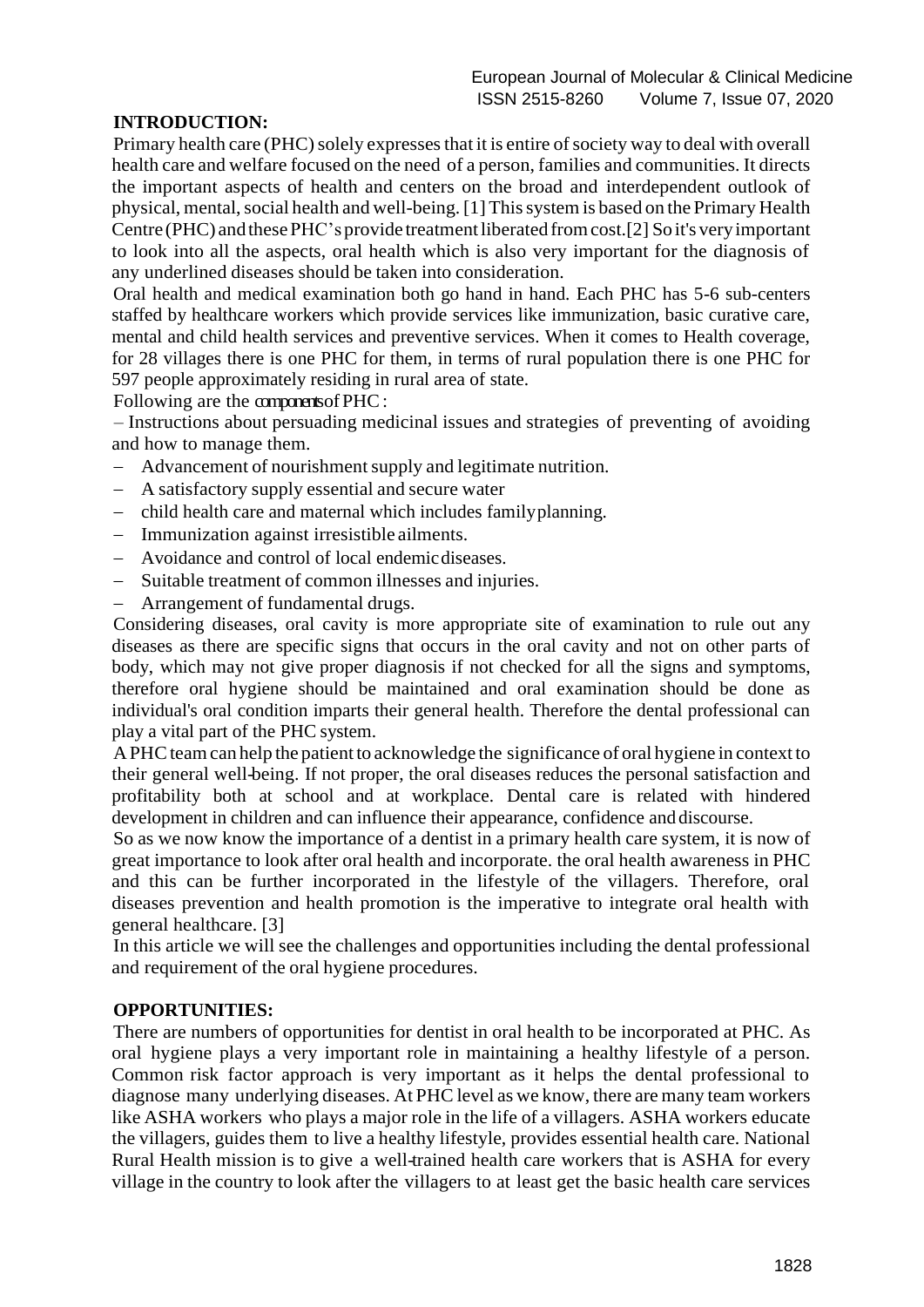by ASHA workers.

As we know the importance of ASHA in a village. The role of dentist enters at this point such that an ASHA worker can be trained in such a way about the oral hygiene and maintaining the overall health of the person to educate for longevity and productivity of his life. A dental professional can train the ASHA workers to educate the villagers and burst their myth bubbles. People are not aware about the oral hygiene and are rebounded by the fact that it does not matter to care about their oral hygiene which is why they still have such deleterious habits like kharra and pan chewing, bidi smoking, tobacco consumption and they say no to stop these habits, which causes oral cancer, having an ASHA trained for helping them quit their habit at village level by educating them about the worst outcome of the habit. Having such signs in oral cavity a Dentist at PHC level can detect and diagnosed the oral cancer which can be treated at early stage leading to reduction in prevalence of oral cancer cases in India. Villagers follow the age long ritual of cleaning their teeth with neem stick, which does not clean their teeth properly and lead to periodontal diseases and ultimately early loss of teeth occurs which shakes the confidence of a person due to poor esthetic and inefficiency at workplace leading to loss of productivity for the working , so to prevent such scene to occur in future scenario ASHA should be trained by the dental professionals to educate the benefits of brushing their teeth with toothbrush and toothpaste and teaching them to brush their teeth in proper manner, a proper brushing technique should be demonstrated which will be the easier for the villagers to understand and application of the correct brushing technique in their routine. As ASHA provide basic medicines to the villagers, it should be made mandatory to provide each and every villager an oral hygiene kit/ dental kit including toothbrush, toothpaste and a tongue cleaner. A dentist must train the ASHA to educate people about when to change the brush, how many times brushing should be done in a day, amount of toothpaste to be taken in a tooth brush while brushing their teeth. Brushing teeth with tooth brush properly will lead to the reduction in periodontal diseases leading to maintenance of esthetic and efficiency would be made at workplace leading to growth and increase in the productivity of the country. A dental professional must train the ASHA about the nutrition essential for pregnant women to overcome the disease which might occur to the child when born, educating people about the ideal diet requirement of an individual to prevent themselves from deficiency of nutrients. Nutritional counseling and education can be provided to the villagers by interpersonal communication, group discussion, media posters and wall paintings. One of the important education to be provided to the villagers is the consumption of safe water. Villagers should be made aware about the fluorosis, causes of occurrence of fluorosis ,and prevention of the same . ASHA must be trained by the dental professional to at least provide initial fluoride application for apt age group of children and educate the parents to take their children to the dentist at PHC for proper guidance and fluoride application, also pit and fissure sealant application should be done as after eruption of permanent teeth so as to prevent the occurrence of caries .

Also they execute basic training programs for ASHA like birth preparedness and complication readiness. Guides the villagers about the immediate measures for pain relief like – warm saline rinses, using clove oil, dispense single dose of Paracetamol when required. [4] One common visible role of ASHA is to 'take care of the pregnant women' which includes three prenatal checkups and institutional delivery. [5]

As we know that early childhood that is between 0-6 years is the most important period in the life of child.[6] Co-coordinating with Rashtriya Bal Swasthya Karyakram (RBSK) to ensure oral health checkup for all children was started on Feb 6 2013 in Palghar Thane Districts of Maharashtra. This program includes screening and treating also manages problems which includes defect at birth, lackness, illnesses and tentative delays. Objectives are early recognition and mediation for children from birth to 18 years [7] and all infants children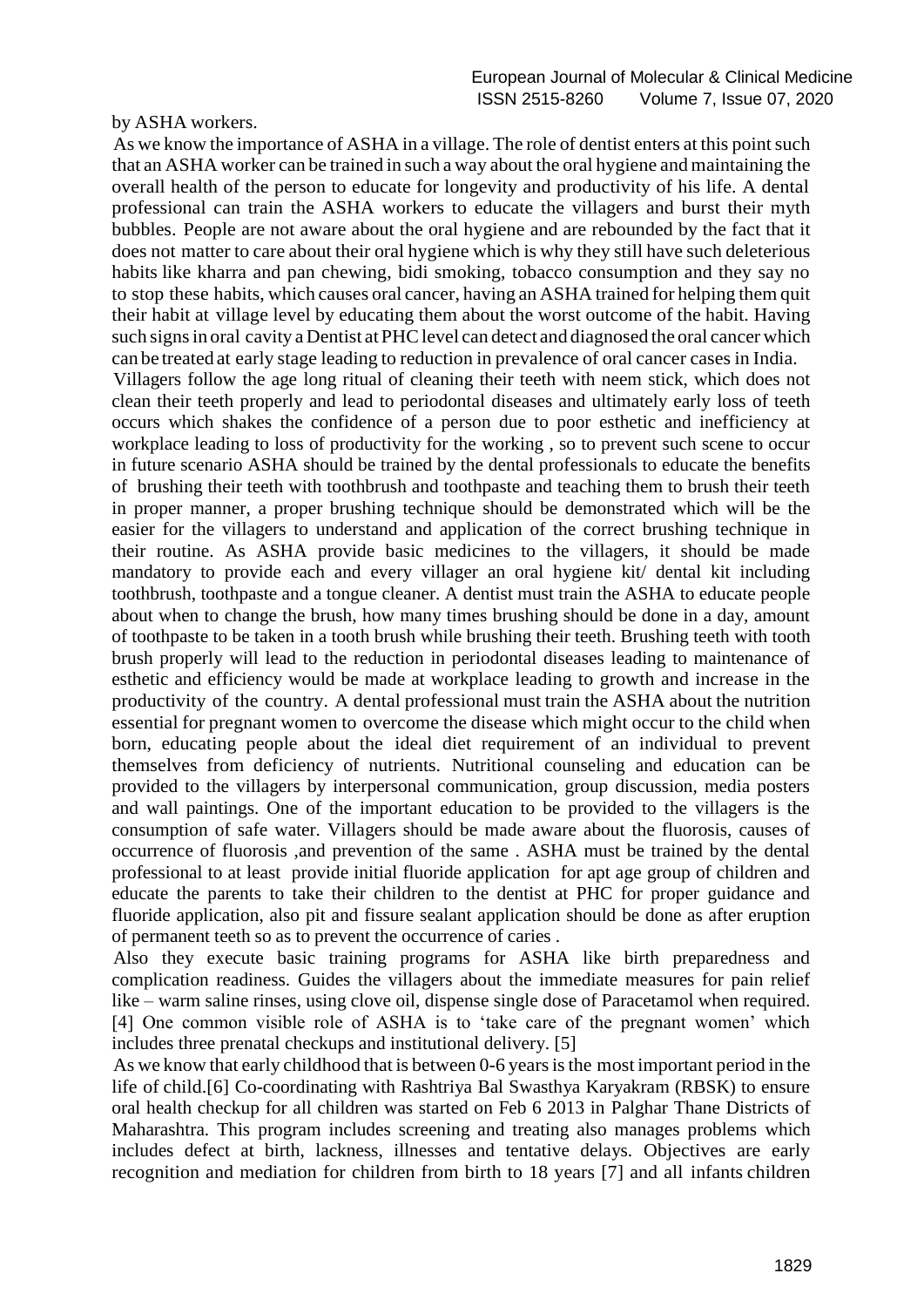born at public health facilities and home would be screened by health profession and ASHA. Primary health care screening and intervention for dental problems. [8] For example-Laser Fluorescence and optical co-operence tomography for caries diagnoses and smoking cessation program.

AHSA should be trained for the oral health care of the elderly which have a special requirement because of the dental problem associated with old age like proper use of denture, cleaning the oral cavity and denture should be taught. All the work of ASHA will be supervised and monitored by the dental professional recruited by the PHC.

#### **CHALLENGES:**

Common distress along with the accumulation of any new healthcare services is need of time. PHC vendors had time limitations as a crucial barrier to provide dental health education. There were crowded clinic waiting areas, as they were occupied in the provision of vaccination and child maternal care and slightly difficult to change the mindset of villagers and encourage them to pay attention towards their oral hygiene.

Educational factors - Some PHC carriers believed that supplying preventive oral health care services was not their task due to the fact that they were not adequately practicing to examine oral health. Nowadays people go where they get good quality services. They usually visit the hospital that has advanced technology as an alternative to dispensaries wherein there are less equipment and facilities. Installment restrictions-Money issues are substantial and we recognize it should be acknowledged [4].

Economy plays a very essential role for the people to get their treatment done as due to lack of money patients generally avoid going to the dentist. Some dental procedures demands lumsum amount of money for the technology used and treatment provided by them .

### **ADVANTAGES:**

A dentist at PHC can provide standardized preventive and remedial oral health care . They can minimize the oro-facial diseases and other abnormalities hence improving the quality of lifestyle [9]. National wide scaling would accelerate coverage of variety of patients to evaluate health services. Students should come up with the opportunity to work in rural primary and secondary school and in maternal and child health clinics inside the health care system. This helps to familiarize the patients about the scheme of how oral health is incorporated in daily medical care. Implementing a health recreational area can approach to integrate referredchildrentoa supply of primary care.

#### **DISADVANTAGES:**

It requires more time and expenditure for a dental treatment. Diverse geographical and demographics adds barrier that have an impact on the result [9]. There is no such specific attempt accredited or recognized worldwide [10]. There is an increased workload for the already overburdened workers. The burden of oral health issues is a prime public health problem in both growing and developing countries, because of excessive prevalence, incidence and the burden of oral diseases occurring and the treatment for treating the diseases costs more than a fortune.

#### **CONCLUSION:**

The recruitment of a dental professional is immensely essential for betterment of the oral hygiene for a healthy lifestyle in PHC is the lifestyle of the people at village level coming under PHC. The dentist plays a very important role by ensuring that they maintain and practice oral hygiene in a proper way with the help of ASHA, and by doing opportunistic screening of the oral cancer which can be diagnosed by the dentist in an early stage which will reduce the number of the cases in the country. Maintaining a proper oral hygiene